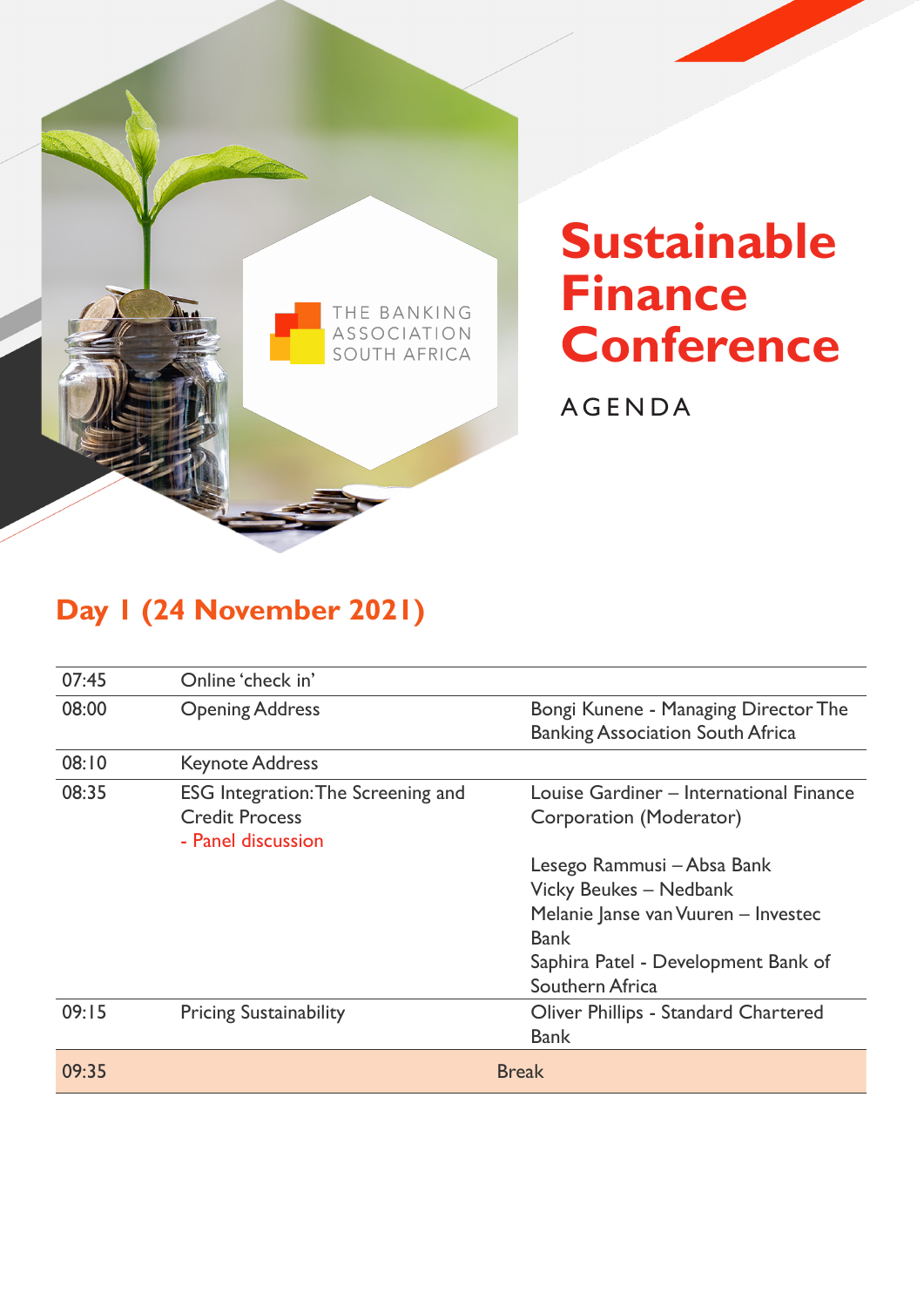## Sustainable Finance Conference **- Day 1 (24 November 2021)**

| 09:55 | <b>Keynote Address</b>                                                                                            |                                                                                                                                                                                                                                                                                      |
|-------|-------------------------------------------------------------------------------------------------------------------|--------------------------------------------------------------------------------------------------------------------------------------------------------------------------------------------------------------------------------------------------------------------------------------|
| 10:05 | South Africa's Updated National<br><b>Determined Contribution NDC, COP</b><br>26 and the Just Transition Pathways | Steve Nichols - National Business<br>Initiative                                                                                                                                                                                                                                      |
| 10:25 | The Carbon Net-Zero Journey:<br><b>Destination 2050</b><br>- Panel discussion                                     | Reitumetse Molotsoane - National<br><b>Business Initiative (Moderator)</b>                                                                                                                                                                                                           |
|       |                                                                                                                   | Anneke Lund - Standard Bank<br>Ope Bobade - FirstRand Bank<br>Shiran Moodley – Absa Bank                                                                                                                                                                                             |
| 11:05 | The Fossil Fuel Challenge                                                                                         | Jon Duncan - Old Mutual                                                                                                                                                                                                                                                              |
| 11:25 | The Presidential Climate Commission                                                                               | Dr Crispian Olver - Presidential Climate<br>Commission                                                                                                                                                                                                                               |
| 11:50 | Banking on Society: The Just Transition<br>Vision<br>- Panel discussion                                           | Khulekani Mathe – The Banking<br>Association South Africa (Moderator)                                                                                                                                                                                                                |
|       |                                                                                                                   | Gaylor Montmasson-Clair - Trade &<br><b>Industrial Policy Strategies</b><br>Simi Siwisa - Absa Bank<br>Dipak Patel - Presidential Climate<br>Commission<br>Hameda Deedat - National Labour &<br><b>Economic Development Institute</b>                                                |
| 12:30 | Banks, Biodiversity & Planetary<br><b>Boundaries</b><br>- Panel discussion                                        | Madeleine Ronquest – FirstRand Bank<br>(Moderator)                                                                                                                                                                                                                                   |
|       |                                                                                                                   | Thomas van Viegen - Natural Capital<br><b>Finance Alliance</b><br>Candice Stevens - Sustainable<br><b>Landscape Finance Coalition</b><br>Penny Byrne - Standard Bank<br>Dr Gabi Teren - Endangered Wildlife<br><b>Trust</b><br>Julie Clarke - Development Bank of<br>Southern Africa |
|       |                                                                                                                   |                                                                                                                                                                                                                                                                                      |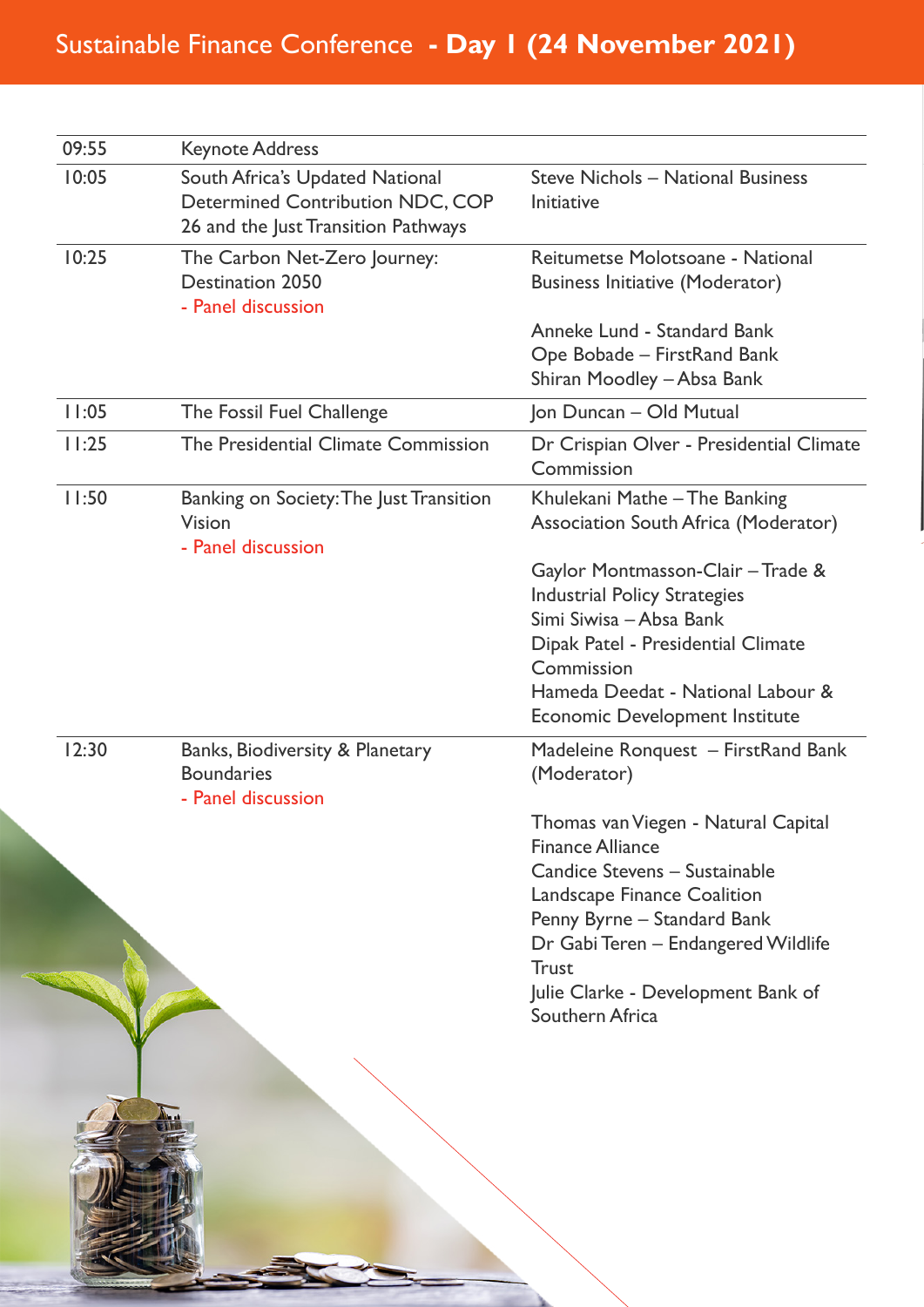

# **Sustainable Finance Conference**

AGENDA

### **Day 2 (25 November 2021)**

| 07:45 | Online 'check in'                                                |                                                                                                                                                  |
|-------|------------------------------------------------------------------|--------------------------------------------------------------------------------------------------------------------------------------------------|
| 08:00 | Welcome & Review of Day One                                      | Pierre Venter – The Banking Association<br>South Africa                                                                                          |
| 08:10 | <b>Keynote Address</b>                                           |                                                                                                                                                  |
| 08:35 | <b>Innovative Sustainability Financing</b><br>- Panel discussion | Shameela Soobramoney - Johannesburg<br>Stock Exchange (Moderator)                                                                                |
|       |                                                                  | Nigel Beck- FirstRand Bank<br>Greg Fyfe - Standard Bank<br>Tanya Dos Santos - Investec Bank<br>Arvana Singh-Nedbank<br>Heidi Barends - Absa Bank |
| 09:15 | Kenya's Green Economy                                            | Nuru Mugambi - Kenyan Bankers<br>Association                                                                                                     |
| 09:35 |                                                                  | <b>Break</b>                                                                                                                                     |